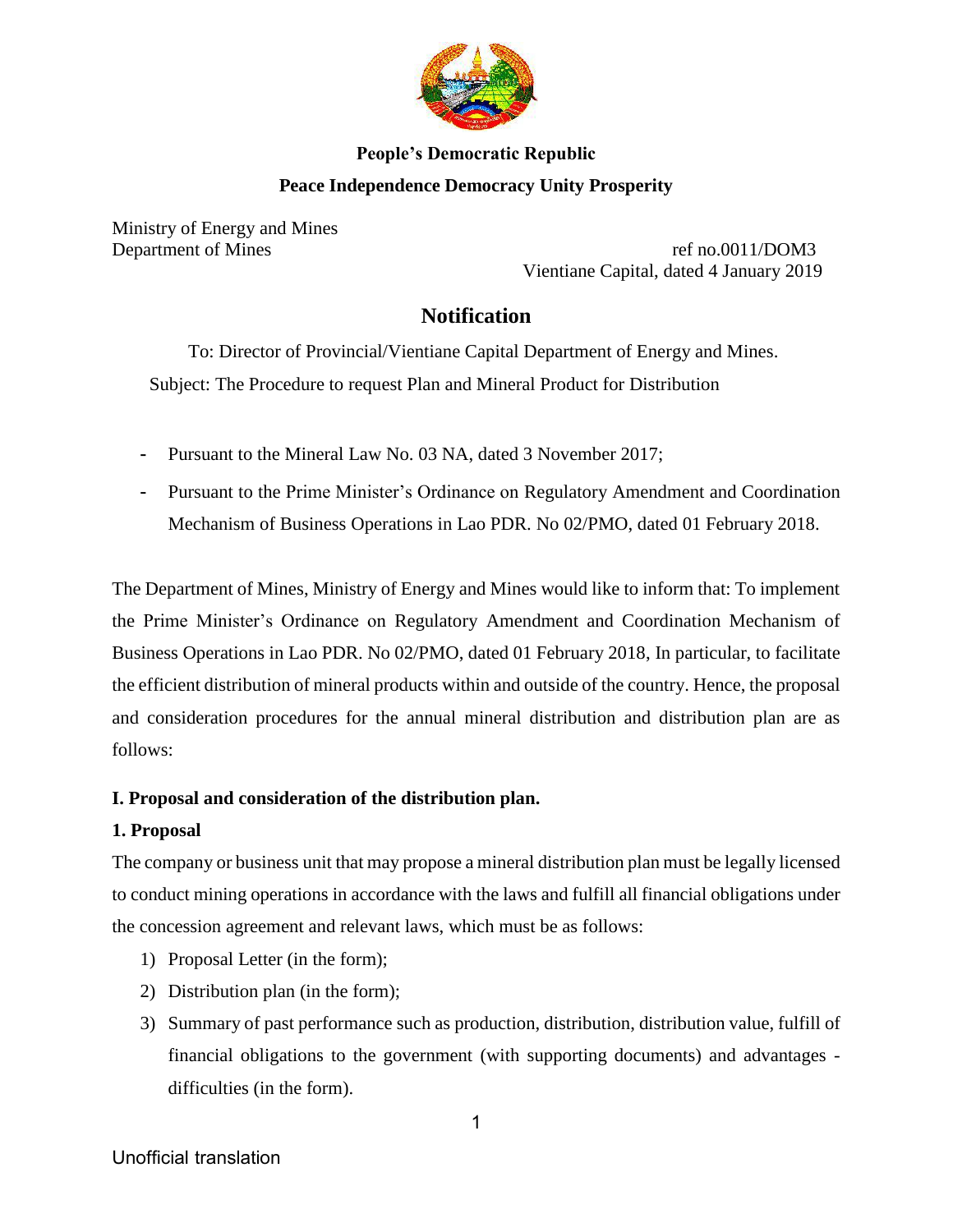#### **2. Approval consideration**

- 1) The company or business unit must complete the document in accordance with Article I point 1, Department of Mines/Provincial/Vientiane Capital Department of Energy and Mines to consider approving such plan within 1 business day.
- 2) Document procedures: sent to reception -> Board Directors of Department/ Board Directors of Departments of Energy and Mines in Provinces/Capital ->Line Divisions/related Offices -> Board Directors of Department / Board Directors of Departments of Energy and Mines in Provinces/Capital signing approval -> Export.

#### **II. Proposal and consideration of each distribution.**

#### **1. The documents that the company or business unit must include:**

- 1) Proposal Letter (in the form)
- 2) Documentation of past financial obligations, such as mineral resources, customs duties, taxes and other fees (In case it has been distributed previously);
- 3) Purchase Contract and mineral analysis results.

#### **2. Approval consideration**

- 1) When a company or business unit completes its application in accordance with Article II point 1, the Department of Mines/ Departments of Energy and Mines in Provinces/Capital will consider signing the proposal within one business day.
- 2) Document procedures: sent to reception -> Line Divisions/related Offices -> Board Directors of Department / Board Directors of Departments of Energy and Mines in Provinces/Capital signing approval -> Export.

### **III. Import and export permit for mineral products, monitoring and reporting**.

#### **1. Import and export permit of mineral products.**

Import and export of mineral products must be approved by the Department of Mines, Ministry of Energy and Mines. The Provincial Department of Energy and Mines has the right to authorize companies or businesses to distribute mineral products at the provincial/capital level for domestic distribution.

#### **2. Monitoring**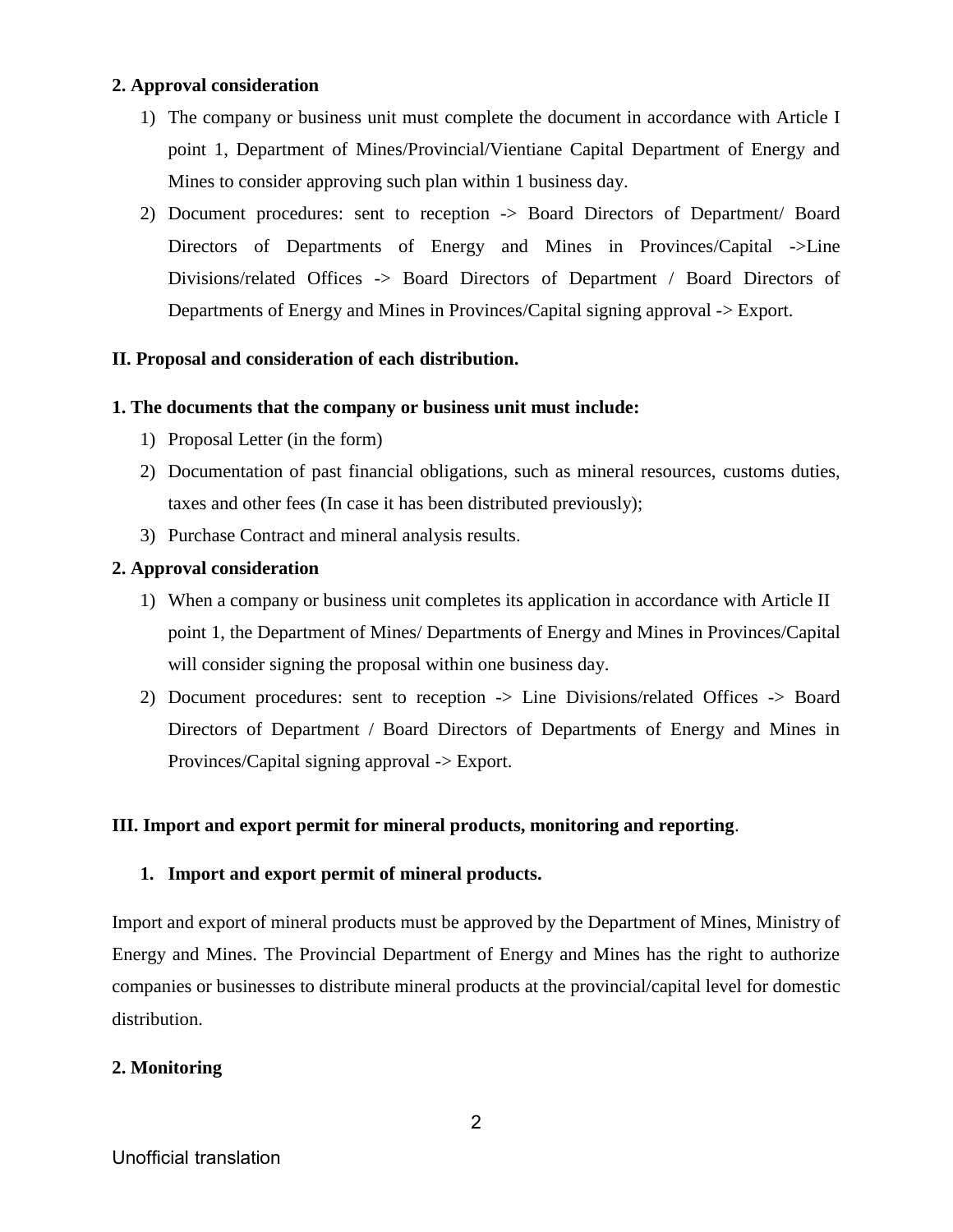Assign the provincial Department of Energy and Mines and relevant provincial authorities to monitor the quantity of mineral products the company proposes to move or distribute (including the central project issued permit) with the weighing and use of the mineral movement certificate. The implementation must be prompt, compact, uniform and secure in accordance with regulations.

#### **3. Reporting**

Following the completion of the movement inspection or distribution, the Provincial Department of Energy and Mines must report to the Department of Mines for notice each time; In case of a serious incident, urgently report to the Department of Mines and provincial Governor.

#### **IV. Timeline of mineral distribution plan and permission**

- 1. Timeline of mineral distribution plan: Not less than 1 year, follow on the calendar year or on not less than 31 December each year.
- 2. Timeline of mineral distribution permit: After the permit on mineral distribution is signed, the company must pay obligation for mineral resources within 7 business days. For timeline of mineral distribution permit are as follows:
- In case of timeline of mineral distribution permit was approved between in January to August. The license is valid for 6 months.
- In case of timeline of mineral distribution permit, approved between in September to December, the license is valid no later than in February next year.
- To renewal of mineral distribution permit: In case the company or business fails to complete on distribution, the extension shall be renewed (before expires within 7 working days), but it may be renewed no later than 2 months based on consideration from Energy and Mines Sector. If the company or company has not yet on movement or distribution of mineral products, the energy and mines sector shall consider to determine the cost of recalculation the related fees on mineral resources and taxes. However, if it has been stared and not yet completed, it will be subject to the license.

Therefore, this must be informed and implemented this notice.